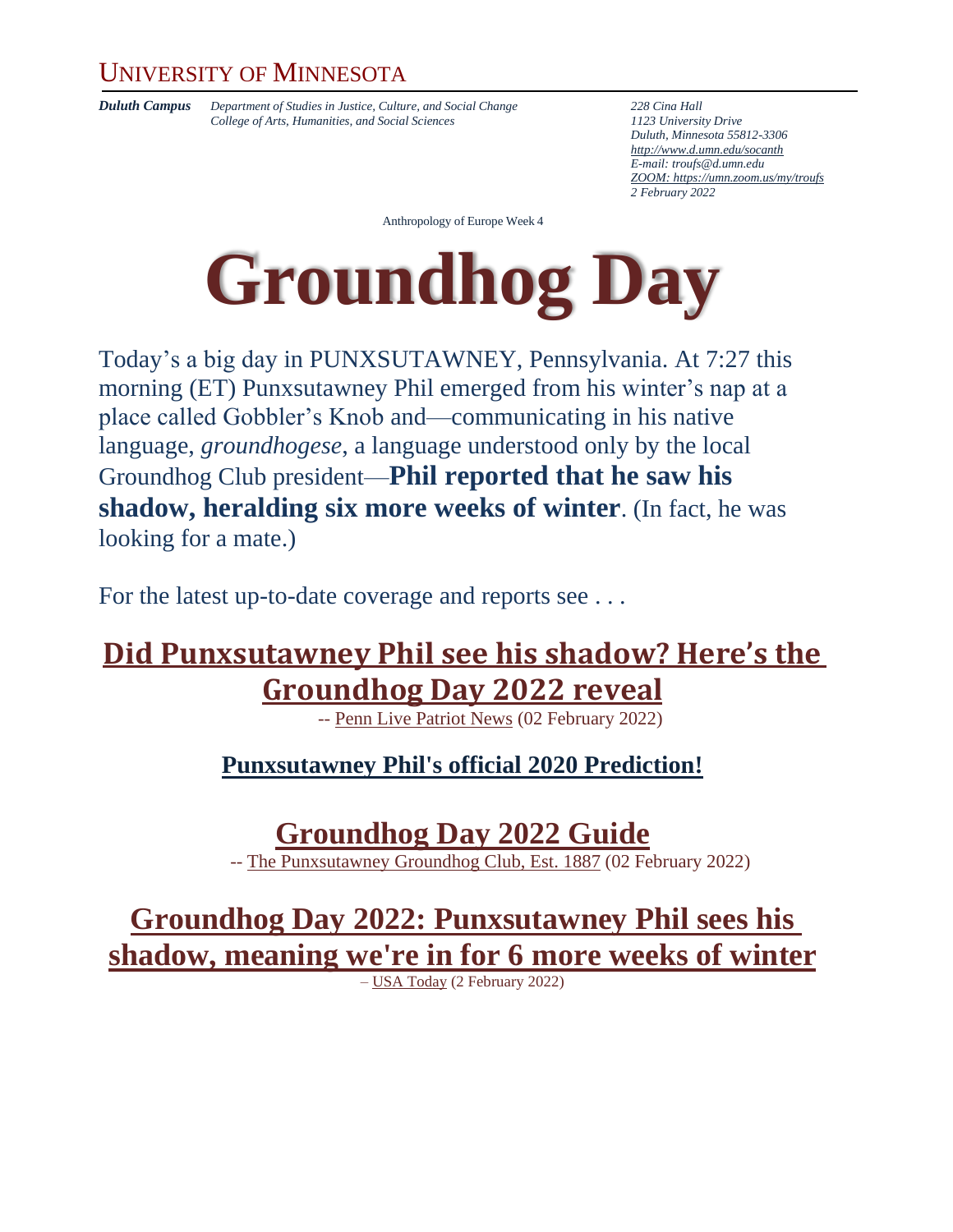

Wiki

# **The** *groundhogese* **interpreter also reported that Phil thinks we should pay more attention to [Greta Thunberg.](https://en.wikipedia.org/wiki/Greta_Thunberg)**

[Greta Thunberg on FaceBook](https://www.facebook.com/gretathunbergsweden/)

# **The Groundhog Day celebration is rooted in a German superstition that says if a hibernating animal casts a shadow on February 2nd, winter will last another six weeks.**

If no shadow is seen, legend says, spring will come early." Thousands show up for the event each year in Punxsutawney, Pennsylvania (and other places around the country).

Others point out that the February 2<sup>nd</sup> tradition predicting the arrival of spring actually predates any groundhog link, stretching back to the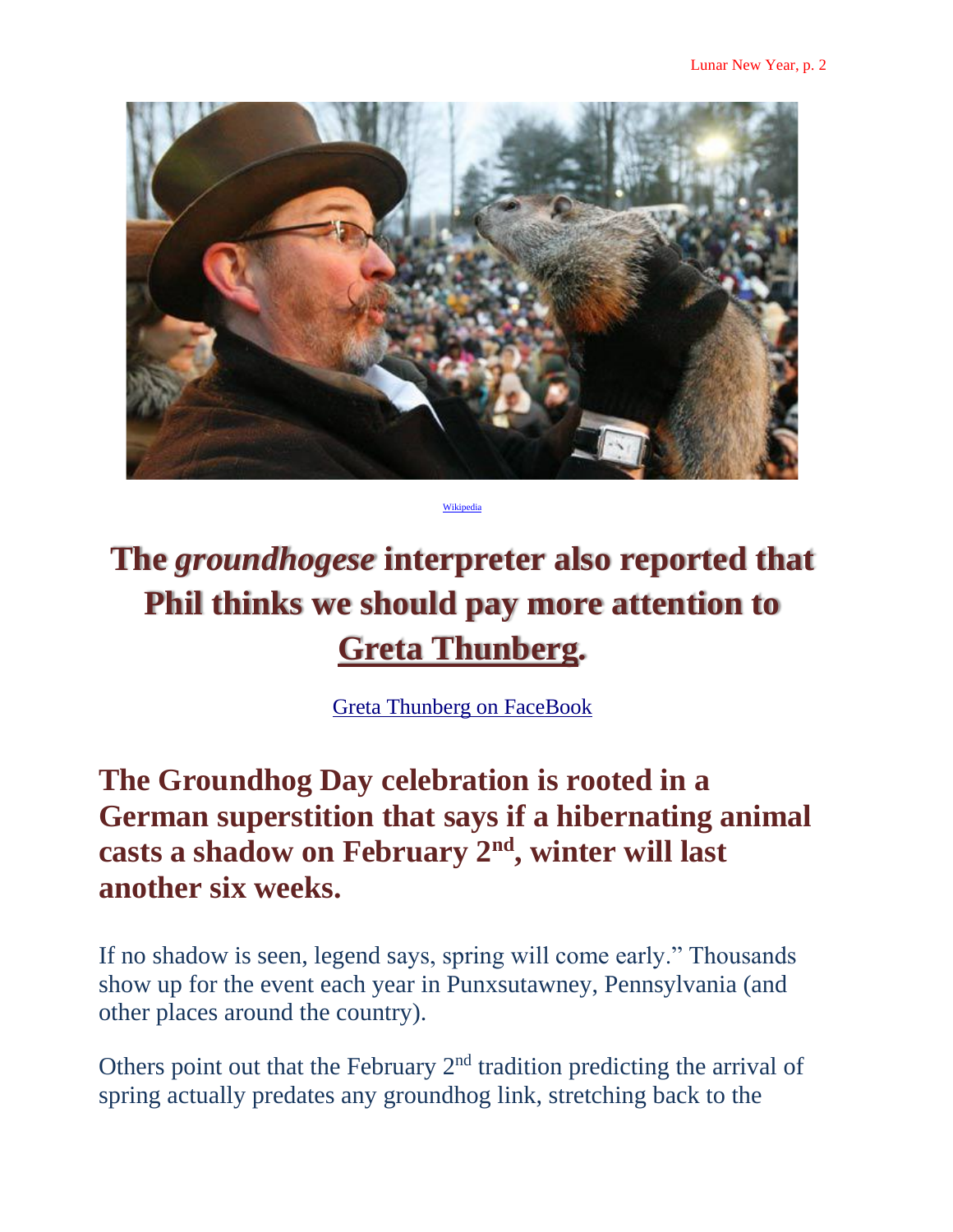ancient Christian holiday of Candlemas. According to an old English rhyme:

> "If Candlemas Day be fair and bright, Winter will have another flight; But if it be dark with clouds and rain, Winter is gone, and will not come again."

> > David Maxwell/European Pressphoto Agency

# **You can eat groundhog. . . .**

[Groundhog Recipes --](http://www.newsmax.com/FastFeatures/Groundhogs-Day-2011-Recipes/2011/02/02/id/384547/) Tastes Like Chicken!

[Braised Groundhog Recipe --](https://www.foodrepublic.com/recipes/braised-groundhog-recipe/) Food Republic

[A Groundhog Stew --](https://foragerchef.com/a-groundhog-stew/) Forager Chef

[Groundhog Day Recipes: Don't Forget To Remove The Scent Glands](https://www.dallasobserver.com/restaurants/groundhog-day-recipes-dont-forget-to-remove-the-scent-glands-7042525)

[How to Clean and Skin a Groundhog \(Woodchuck\)](https://practicalselfreliance.com/clean-skin-groundhog-woodchuck/)

[Groundhog recipes for Groundhog revenge](http://blog.pennlive.com/pa-sportsman/2015/01/groundhog_recipes_for_groundho.html)

People of German heritage in Western Pennsylvania ("Pennsylvania Dutch"—who are actually German celebrate with *[Fersommling](http://en.wikipedia.org/wiki/Fersommling)*, festive gatherings at which only German is spoken (people speaking English at the events must pay a modest fine).

> Phil's official forecast is officially predicted on February 2<sup>nd</sup> at sunrise at Gobbler's Knob